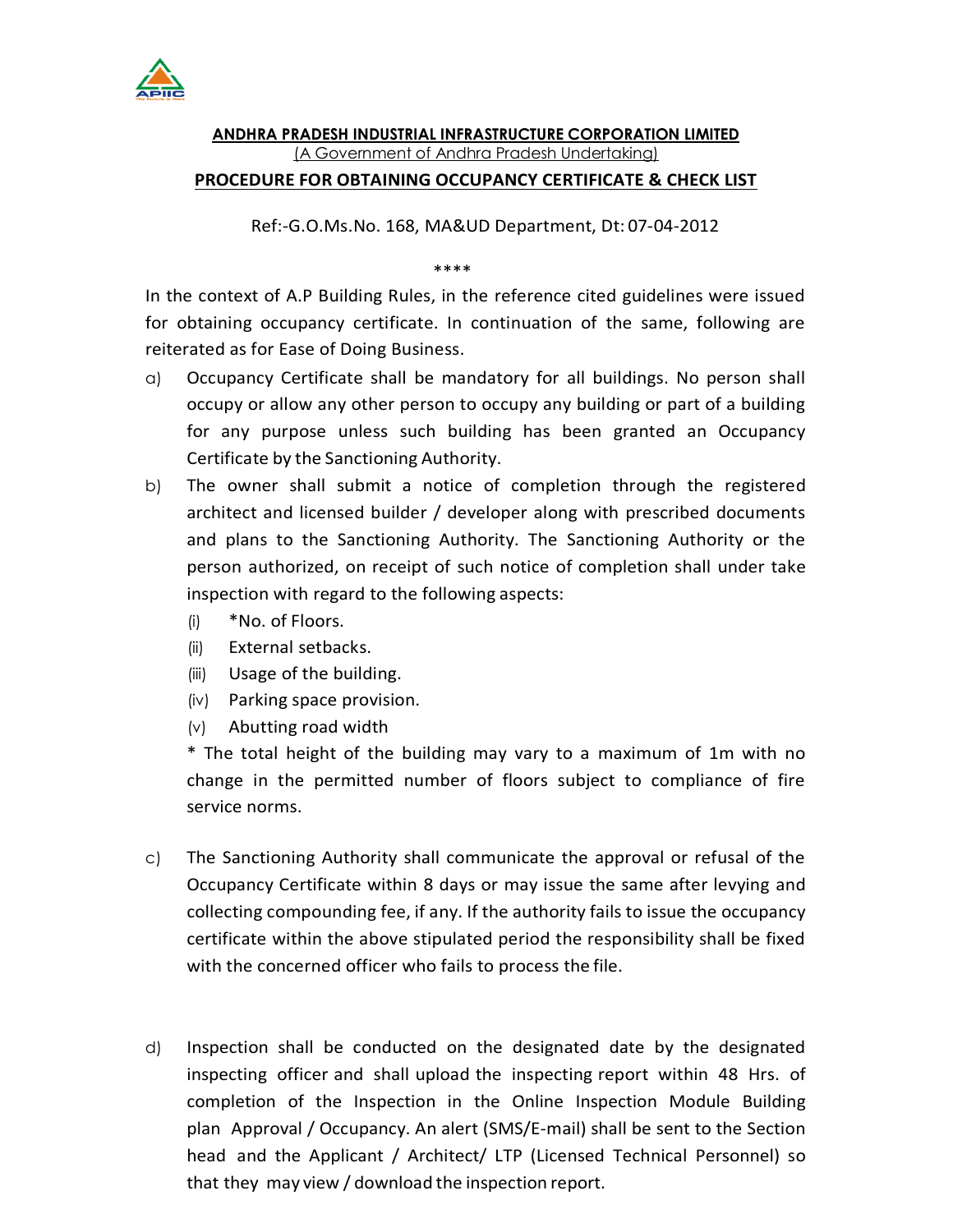

- e) The Sanctioning Authority is empowered to compound the offence in relation to setbacks violations (other than the front setback) in respect of non high rise buildings only up to 10%, duly recording thereon the violations in writing. The rate of Compounding fee shall be equivalent to one hundred percent of the value of the land as fixed by the Registration Department at the time of compounding for the violated portion and the Government may revise this rate from time to time. Compounding of such violation shall not be considered for buildings constructed without obtaining any sanctioned plan.
- f) For all high rise buildings, the work shall be subject to inspection by the Andhra Pradesh State Disasters Response & Fire Services Department and the Occupancy Certificate shall be issued only after clearance from the Andhra Pradesh State Disasters Response & Fire Services Department with regard to Fire Safety and Protection requirements.
- g) The sanctioning authority shall ensure that all public and semi public buildings are constructed disable friendly and provide facilities for specially enabled persons as per National Building Code -2005 of India while issuing occupancy certificate.
- h) The functional/line agencies dealing with electric power, water supply, drainage and sewerage shall not give regular connections to the building unless such Occupancy Certificate is produced. This condition shall also be applicable to all unauthorized constructions and buildings constructed without sanctioned building plan. In addition to the above, the Local Body shall collect every year two times the property tax as penalty from the owner / occupier.
- i) The Registration Authority shall register only the permitted built up area as per the sanctioned building plan and only upon producing and filing a copy of such sanctioned building plan. On the Registration Document it should be clearly mentioned that the registration is in accordance with the sanctioned building plan in respect of setbacks and number of floors.
- j) The financial agencies / institutions shall extend loan facilities only to the permitted built up area as per the sanctioned building plan.